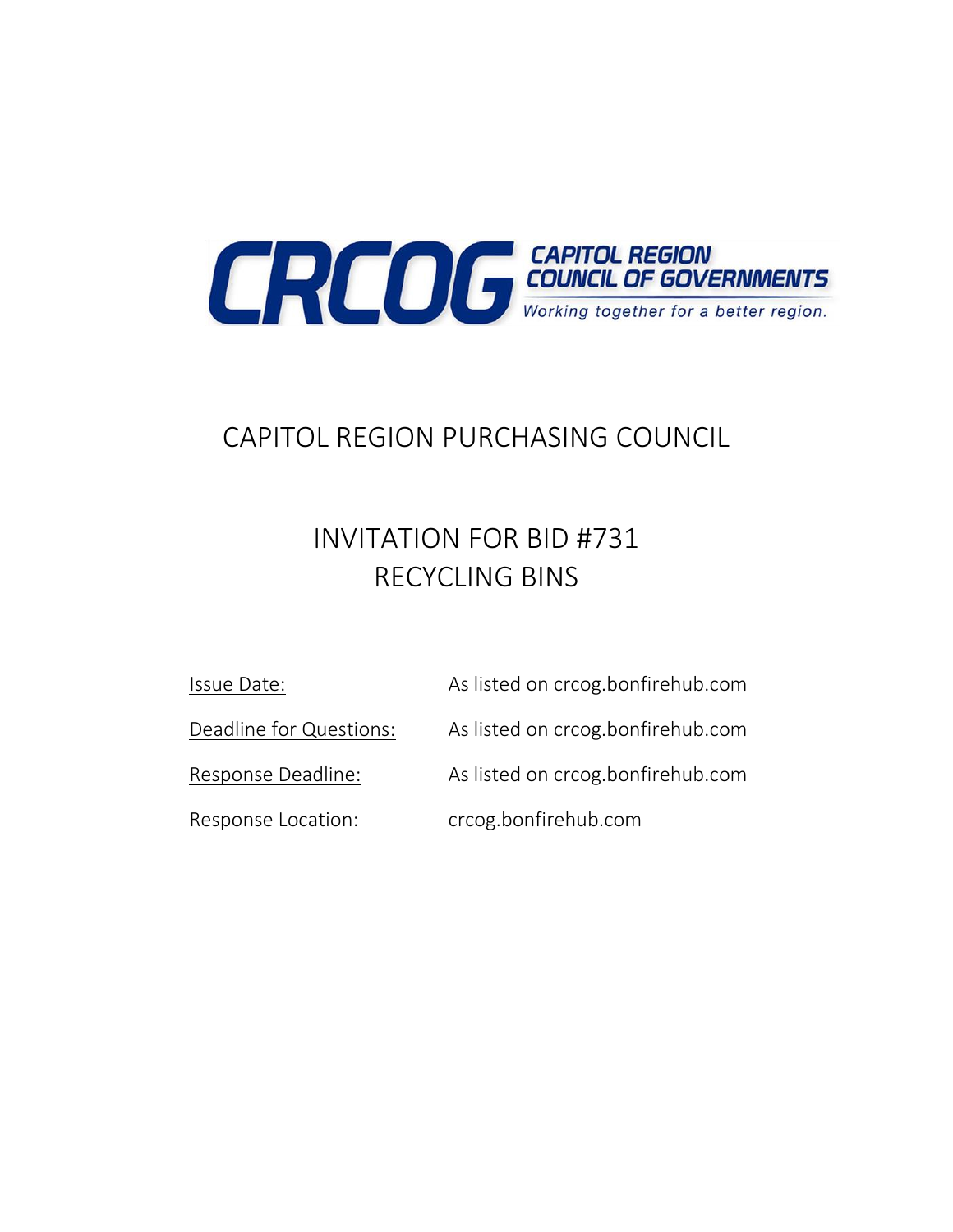## **CAPITOL REGION PURCHASING COUNCIL INVITATION FOR BID #731 RECYCLING BINS**

## **BID SPECIFICATIONS**

## **I. MODIFICATIONS TO GENERAL TERMS AND CONDITIONS**

## **INTENT**

The intent of these specifications is to obtain recycling bins for CRPC members' curbside recycling programs during the period commencing March 1, 2022 and ending February 28, 2024. Recycling bins purchased off of resulting contracts shall meet all applicable specifications listed herein, or approved variations.

## **TAXES/PRICES**

The Municipalities are exempt from the payment of any sales, excise or federal transportation taxes. The prices bid, therefore, must be exclusive of taxes and will be so construed. Note: The Capitol Region Purchasing Council strictly prohibits the unilateral imposition of additional surcharges (fuel, delivery, etc.) on the participating members at any point during the contract period.

Moreover, unless the bid proposal specifically states that prices are subject to change, the quoted **net prices** (list price figures less the discount) shall remain fixed throughout the entire contract period and shall be construed as all-inclusive.

## **DELIVERY ARRANGEMENTS**

All prices bid must be on the basis of F.O.B. delivery point, unloaded inside, unless otherwise indicated in the proposal. A bid on any other basis than that indicated in the proposal may be considered informal. All recycling bins shall be delivered to the various locations specified by each ordering town within one week for 14, 16 and 18 gallons, and within 4-6 weeks for 64/65 and 95/96 gallon roll-out carts after receipt of a purchase order. Recycling bins will be ordered in groups as needed, but quantities may be small because of limited storage facilities.

Vendors are asked to provide pricing for delivery, assembly and distribution for 64/65 gallon and 95/96 gallon roll-out carts. Pricing shall include a digital database recording the location of each delivered container by address and corresponding identification number. Distribution shall take no more than 90 days for each awarding entity.

## **BID SURETY/PERFORMANCE BONDS**

Bid Surety and Performance Bonds are waived for this bid - EXCEPT THAT - should the low bidder have previously failed to complete its performance satisfactorily on a contract with a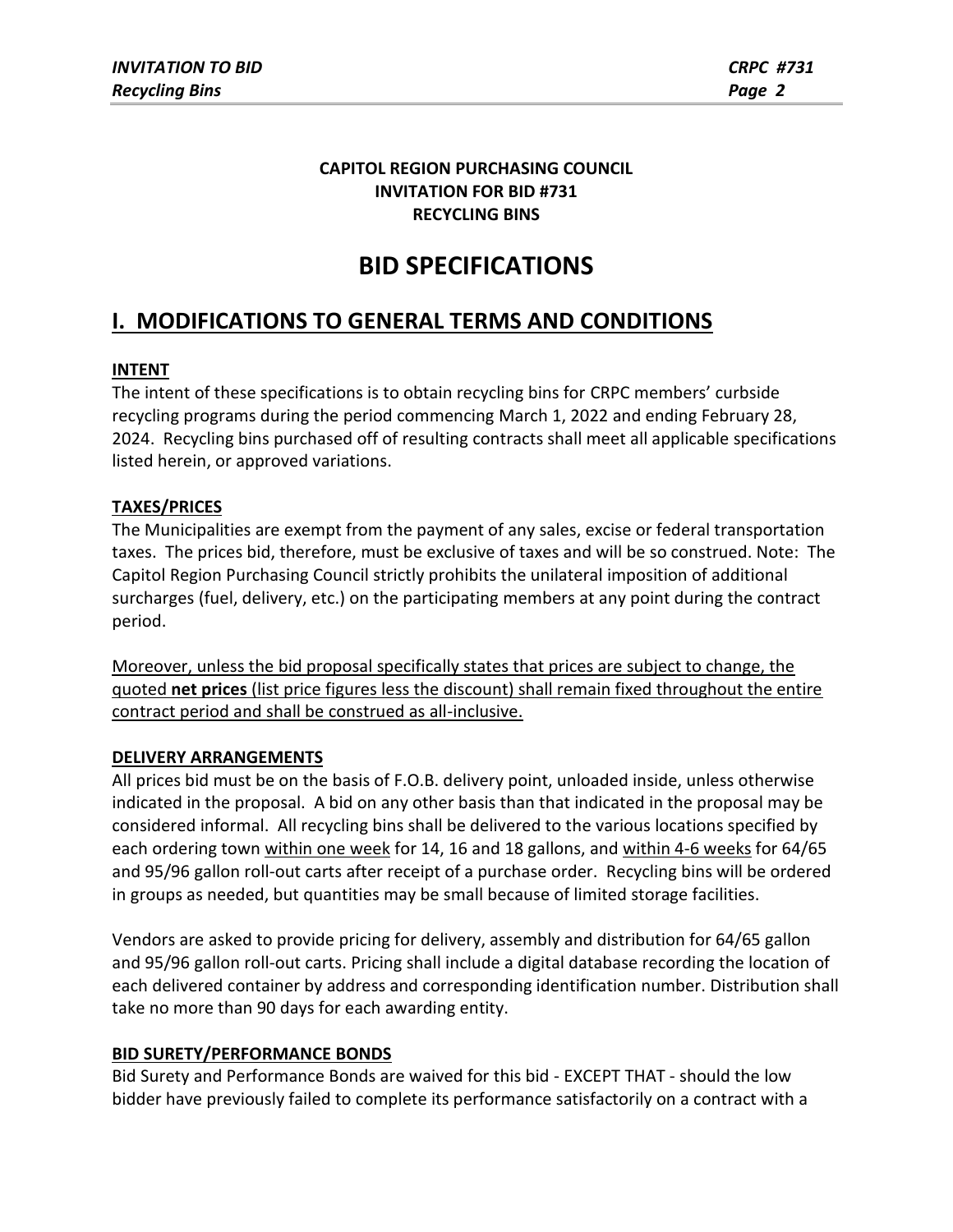| <b>INVITATION TO BID</b> | <b>CRPC #731</b> |
|--------------------------|------------------|
| <b>Recycling Bins</b>    | Page 3           |

CRPC member, before award by that town, such bidder shall have five (5) days to post a cash bond in an amount deemed by the CRPC member to cover adequately the difference between the low bid and the next lowest bidder. Such cash bond shall be forfeited in its entirety in the event of any problems with contract performance.

## **II. TECHNICAL SPECIFICATIONS/ADDITIONAL REQUIREMENTS**

All units must be nestable/stackable.

| <b>Approximate Dimensions:</b> | 14 gallon: 22" x 16" x 13"<br>16 gallon: 24" x 16" x 13" -<br>18 gallon: 26" x 16" x 13"<br>64/65 gallon: 32" x 24" x 42"<br>95/96 gallon: 35" x 28" x 45"                                                                                                                                                                                                                         |                                                                                                                                        |
|--------------------------------|------------------------------------------------------------------------------------------------------------------------------------------------------------------------------------------------------------------------------------------------------------------------------------------------------------------------------------------------------------------------------------|----------------------------------------------------------------------------------------------------------------------------------------|
| Weight:                        | assembled                                                                                                                                                                                                                                                                                                                                                                          | Curbside 14, 16 and 18 gallon bins: Minimum 4 pounds<br>64/65 gallon and 95/96 gallon roll-out carts: minimum 40 lbs, fully            |
| Drainage:                      | release any rainwater.                                                                                                                                                                                                                                                                                                                                                             | At least four drainage holes to allow for drainage of fluids. Recess<br>channels must be located at the bottom of the bin to capture & |
| Temp. Range:                   | laboratory freezer drop test results.                                                                                                                                                                                                                                                                                                                                              | -40 degrees (F) to 130 degrees (f). Include independent                                                                                |
| Capacity:                      | 14 gallons, approximately 80 lbs. Load.<br>16 gallons, approximately 125 lbs. Load<br>18 gallons, aproximately 150 lb. Load<br>60/65 gallons: Height: 41" min, 47" max, Depth: 24" min, 36"<br>max; Width: 24"min, 32" max<br>64/65 gallon, approximately 225 lb. Load<br>90/95 gallon: Height: 47"max; Depth: 36" max, Width: 32" max<br>95/96 gallon, approximately 325 lb. load |                                                                                                                                        |
| Wall:                          | Curbside bins:<br>Roll-out carts:                                                                                                                                                                                                                                                                                                                                                  | Uniform thickness 100 mils.<br>Minimum thickness for walls: 175 mils<br>Minimum thickness for bottoms: 185 mils                        |
| <b>Bottom:</b>                 | Uniform thickness 110 mils.                                                                                                                                                                                                                                                                                                                                                        |                                                                                                                                        |
| <b>Reinforced Rim:</b>         | Should have rim reinforcements on the four corners and on long<br>sides.                                                                                                                                                                                                                                                                                                           |                                                                                                                                        |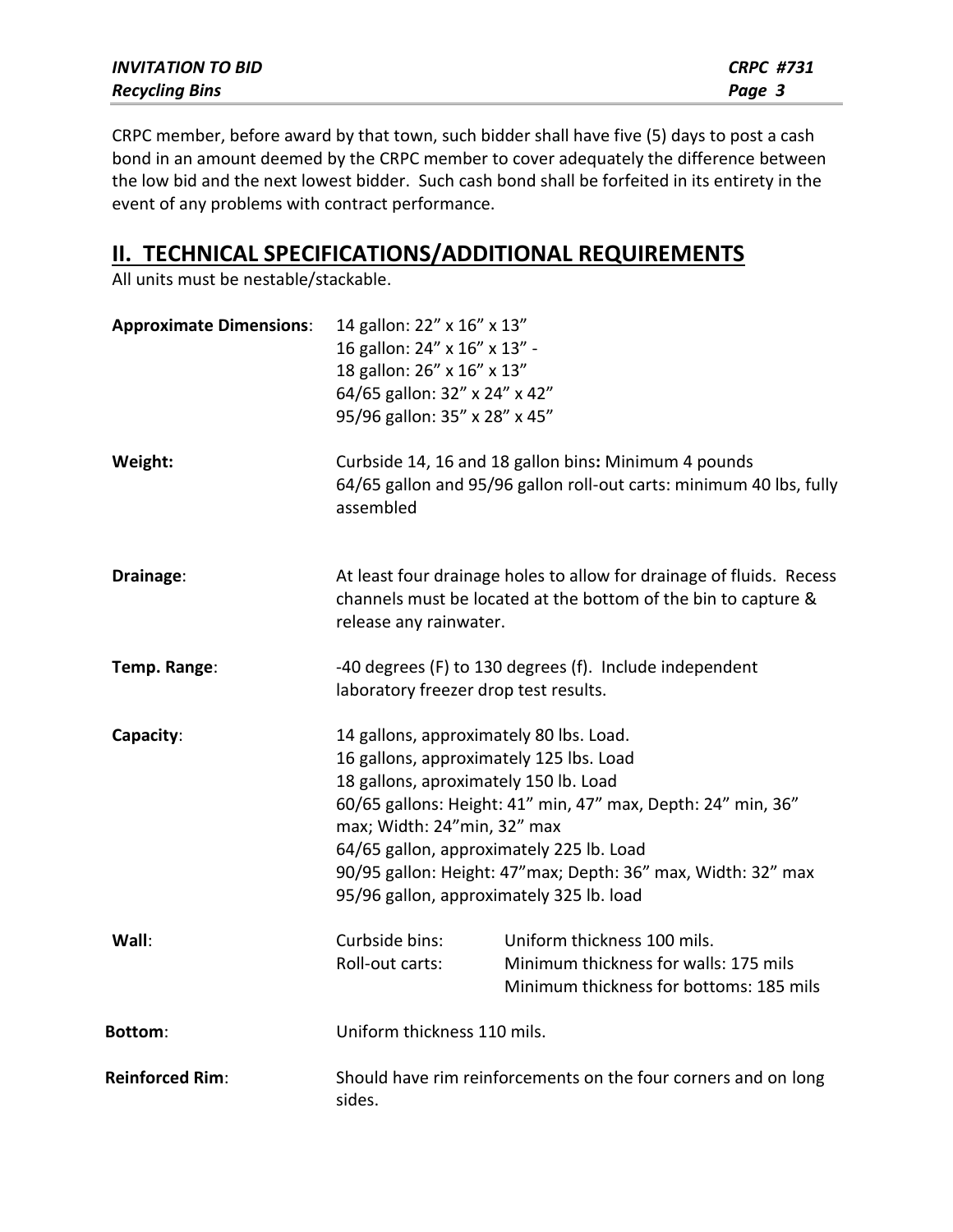| <b>INVITATION TO BID</b><br><b>Recycling Bins</b> | <b>CRPC #731</b><br>Page 4                                                                                                                                                                                                                                                                                                                                                                                                                                                                                 |
|---------------------------------------------------|------------------------------------------------------------------------------------------------------------------------------------------------------------------------------------------------------------------------------------------------------------------------------------------------------------------------------------------------------------------------------------------------------------------------------------------------------------------------------------------------------------|
| Handles:                                          | Two (2) well rounded handles to distribute stress, one on each<br>narrow side, each approximately 5" in length x 1" clearance x 1"<br>deep.                                                                                                                                                                                                                                                                                                                                                                |
| <b>Materials:</b>                                 | The body and lid of the recycling bin or rollout cart will be made<br>of injection molded or rotationally molded high-density<br>polyethylene resin with ultra violet stabilizers                                                                                                                                                                                                                                                                                                                          |
|                                                   | Wheels will be rubberized on a 10" (for 64/65 gallon) or 12" (for<br>95/96 gallon) injection molded rim.                                                                                                                                                                                                                                                                                                                                                                                                   |
|                                                   | Rollout carts shall consist of a body, lid, wheels, axle, and shall be<br>designed to be picked up and dumped bya semi-automated or<br>fully automated lifting device. The container lifting section shall<br>be permanently molded into the container by the manufacturer.<br>The retainer bar shall be a minimum of 1" diameter galvanized<br>free-floating steel bar. There shall be no other metal attachments,<br>framing, nuts or bolts, excluding the metal axle and the wheel's<br>inner lock pin. |
| Color:                                            | Please list color options on your bid response form.                                                                                                                                                                                                                                                                                                                                                                                                                                                       |
| <b>RFID Integration:</b>                          | 64/65 gallon and 95/96 gallon roll-out carts shall contain a high or<br>ultra-high-frequency RFID tag integrateed into the cart. RFID chips<br>shall contain a unique identification number.                                                                                                                                                                                                                                                                                                               |
| <b>Warranty:</b>                                  | Each recycling bin must have a five (5) year warranty, and rollout<br>carts must have a minimum ten (10) year warranty, which<br>includes lids, axles, wheels, and all component parts. Contractor<br>must accept any and all defective containers returned under<br>warranty and pay for all freight and delivery costs.                                                                                                                                                                                  |
| <b>Recycled Content:</b>                          | 14, 16, and 18 gallon containers will have not less than 25% post<br>consumer recycled plastic content. 64/65 gallon and 95/96 gallon<br>roll-out carts shall be 100% virgin resin. 60/65 and 90/95 gallon<br>containers must contain 20% post consumer recycled content.                                                                                                                                                                                                                                  |
| Imprints:                                         | Municipalities may request up to two (2) imprinted logos on two<br>(2) different sides of the container. Vendors are requested to<br>price this service separately on the bid response form, as some<br>communities may not require imprinting. Municipalities will<br>supply artwork upon award of contract.                                                                                                                                                                                              |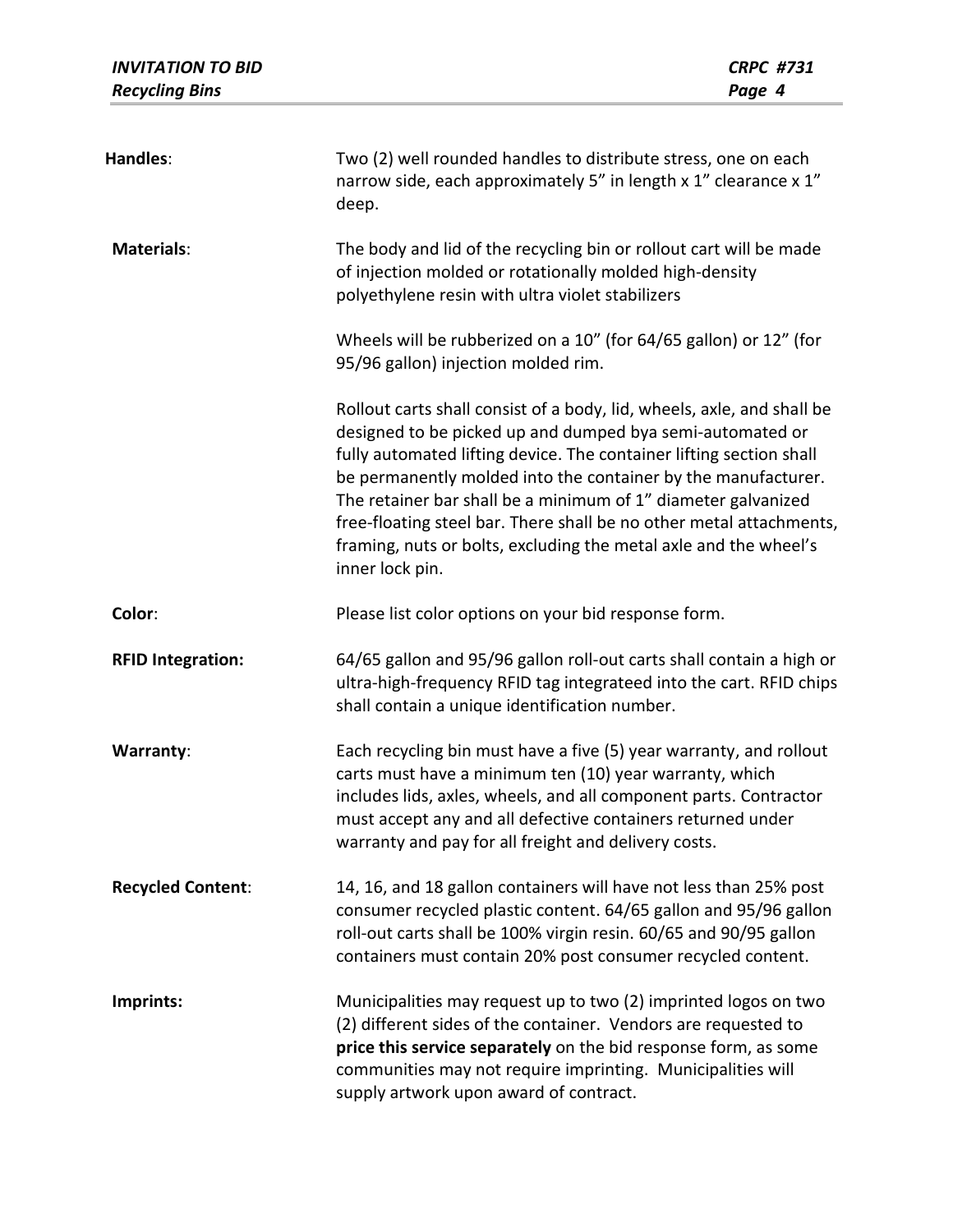| <b>INVITATION TO BID</b><br><b>Recycling Bins</b> | <b>CRPC #731</b><br>Page 5                                                                                                                                              |
|---------------------------------------------------|-------------------------------------------------------------------------------------------------------------------------------------------------------------------------|
|                                                   | Some communities will also seek a full-color, in-molded label on<br>the cart lid for pictures of recyclable items, instructions, phone<br>numbers or other information. |
| Samples:                                          | A sample of the recycling container and a laboratory test result,                                                                                                       |

warranty and product liability insurance and any other information may be requested by municipalities regarding this product. **Do not send this information with your bid response.**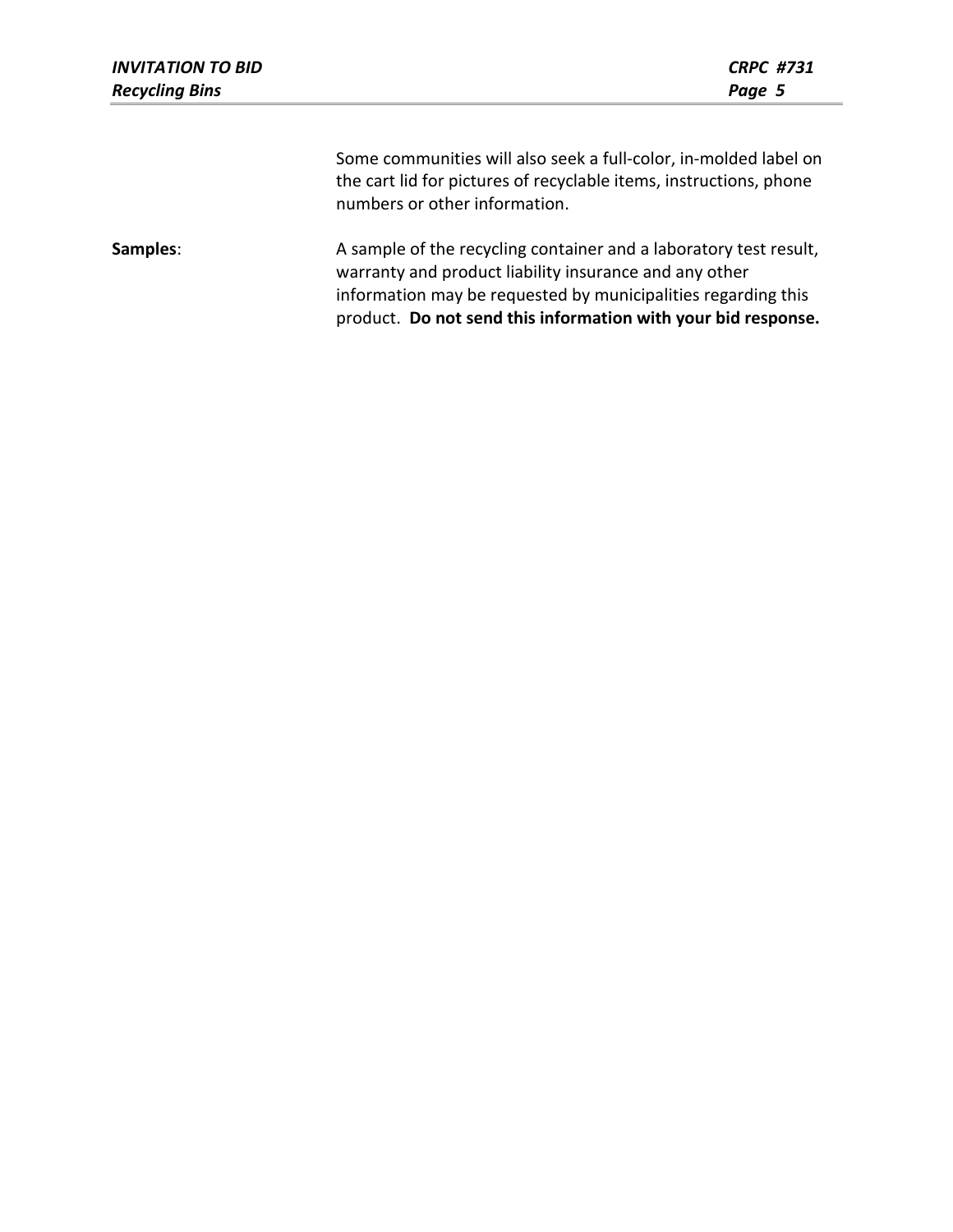## **Capitol Region Purchasing Council 241 Main Street, 4th Floor Hartford, CT 06106**

## **BID AND RFP GENERAL TERMS AND CONDITIONS**

#### **PURCHASING COUNCIL PURPOSE**

The Capitol Region Purchasing Council ("CRPC") is a purchasing cooperative, acting under the auspices of the Capitol Region Council of Governments ("CRCOG"), which attempts to provide volume-based discounts to its Member Agency base through various cooperative procurement initiatives. To date, some **115** towns, boards of education and agencies across the State (38 of which are located in the Greater Hartford area) are eligible to take advantage of the Council's services.

#### **BID FORMS/SUBMISSION OF BIDS**

The CRPC uses Bonfire for the notification and dissemination of all solicitations. The receipt of solicitations through any other company may result in your receipt of incomplete specifications and/or addenda which could ultimately render your bid non-compliant. The CRPC accepts no responsibility for the receipt and/or notification of solicitations through any other company.

No oral, telegraphic or telephonic submittal will be accepted. IFB's, RFP's, RFQ's and RFI's shall be submitted in electronic format via **Bonfire.** All Invitations For Bid (IFB), Requests For Proposals (RFP), Requests For Quotes (RFQ), Requests For Information (RFI) submitted electronically via **Bonfire** shall remain locked until official date and time of opening as stated in the Special Terms and Conditions of the IFB, RFP, RFQ and/or RFI. A formal, inperson bid opening will not be held.

#### **EXCEPTIONS TO SPECIFICATIONS**

Vendors are directed to make sure that they understand the terms and conditions as specified in this Invitation for Bid. Unless exceptions to any of the terms and conditions, including pricing, are specified as part of the bid response, it will be expected that all terms and conditions expressed herein are acceptable and shall govern resulting contracts. **Any variance from specifications, including product substitutes (as well as replacements for discontinued items) and pricing units (pounds, 50 lb bags vs. 100 lb bags, etc.) must be clearly noted in the vendor's bid response.**

#### **SUBSTITUTION FOR NAMED BRANDS**

Should brand name items appear in this bid, the bidder must make available specifications on any substitutions, and explain how the substitution compares with the named brand's specifications.

#### **BID AWARD**

A bid award, in the form of a purchase order issued to a participating vendor, shall be made by each respective Member Agency to the lowest responsible bidder(s). The lowest responsible bidder is that person or firm whose bid to perform the work is lowest, who is qualified and competent to do the work, whose past performance of work is satisfactory to the Member Agency and whose bid documents comply with the procedural requirements stated herein. The award process may also include additional considerations such as the information provided on the bid forms and the bidder's perceived ability to fulfill his/her obligations as prescribed by these specifications. Each bidder must be prepared to show evidence of having satisfactorily carried out a similar contract, as inability to do so may be cause for rejection.

#### **CONTRACT EXTENSION**

Contracts may be extended by mutual agreement of the parties – for bids with a one year contract period, a one year extension will be permitted if there is mutual agreement; for bids with a two year contract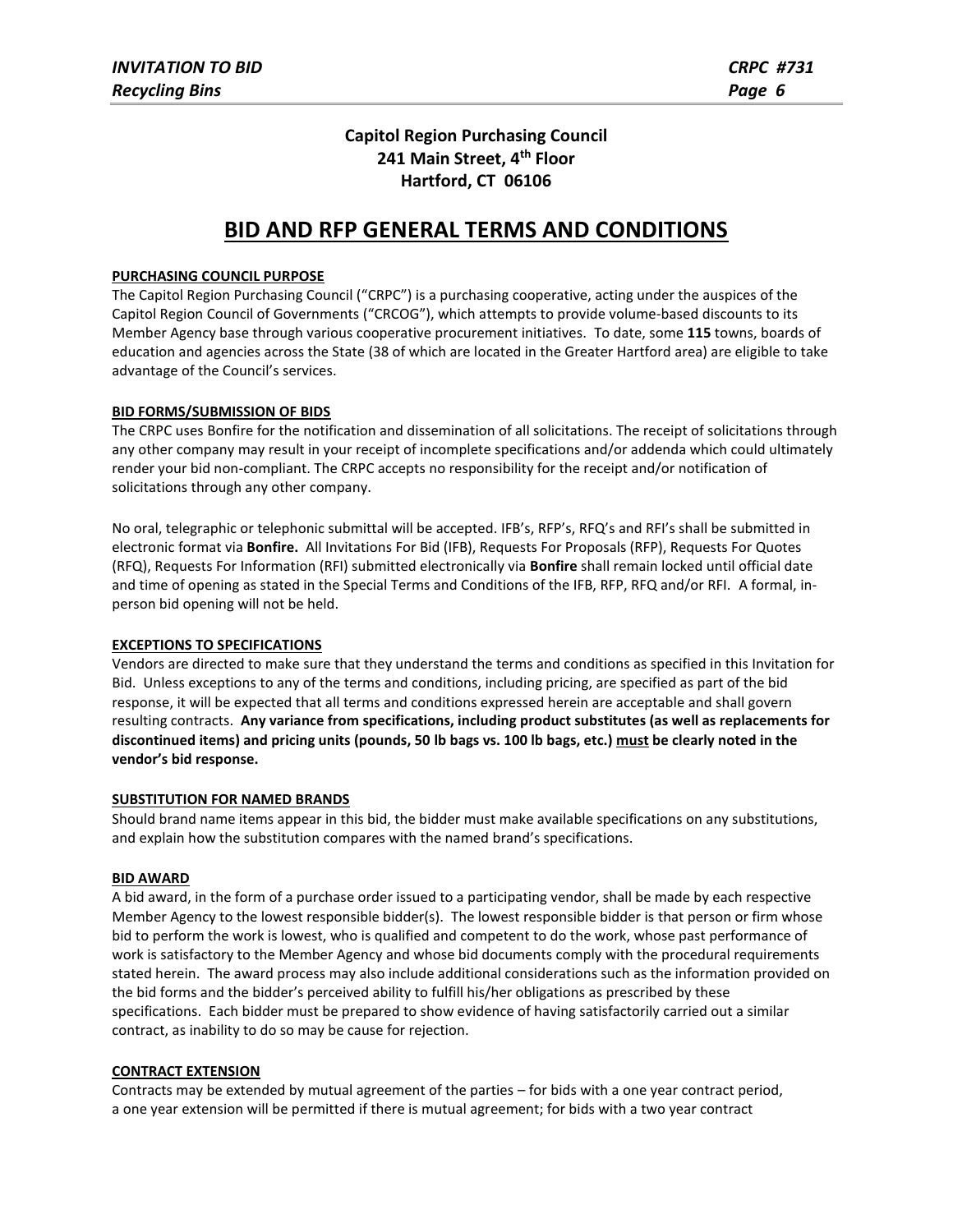period, a two year contract extension will be permitted if there is mutual agreement. **All extensions shall be completed before the next bid invitation is issued**. A schedule of bid invitations and openings is posted on the CRPC website.

#### **ESTIMATED QUANTITIES**

The quantities as listed herein are estimates only and have been provided for the purpose of competitive bidding. Actual quantities will be contingent upon the total number of Member Agencies that decide to make an award from this bid (as participation is voluntary) and the needs of the using departments in the various Member Agencies.

#### **INCLUSION OF NON-PARTICIPATING TOWNS AND BOARDS OF EDUCATION**

Any Member Agency, current or future, within the CRPC shall be allowed to participate in this bid during the life of the contract, even if it is not listed amongst the bid participants.

#### **WITHDRAWAL OF BIDS**

No bid submitted may be withdrawn, in whole or in part, without the written consent of the CRPC.

#### **REJECTION AND/OR CANCELLATION OF BIDS**

The CRPC reserves the right to reject or cancel any and all bids, or any part of any or all bids, if such action is deemed to be in its best interest to do so.

#### **RIGHT TO WAIVE ANY INFORMALITY**

The cooperating Member Agencies reserve the right to waive any informality in a bid when such a waiver is in their best interest.

#### **BID PRICES**

All prices bid must be on the basis of F.O.B. delivery point, unloaded inside, unless otherwise indicated in the proposal. A bid on any other basis than that indicated in the proposal may be considered informal. **Note: CRPC strictly prohibits the unilateral imposition of additional surcharges (fuel, delivery, etc.) on the participating communities at any point during the contract period. Prices bid shall apply throughout the term of the contract and will be construed as all-inclusive.**

#### **TAXES**

Member Agencies are exempt from the payment of any sales, excise or federal transportation taxes. The prices bid, whether a net unit price or a trade discount from catalog list prices, must be exclusive of taxes and will be so construed.

#### **BILLING**

Billing shall be made to each bid participant according to the terms set forth on each purchase order.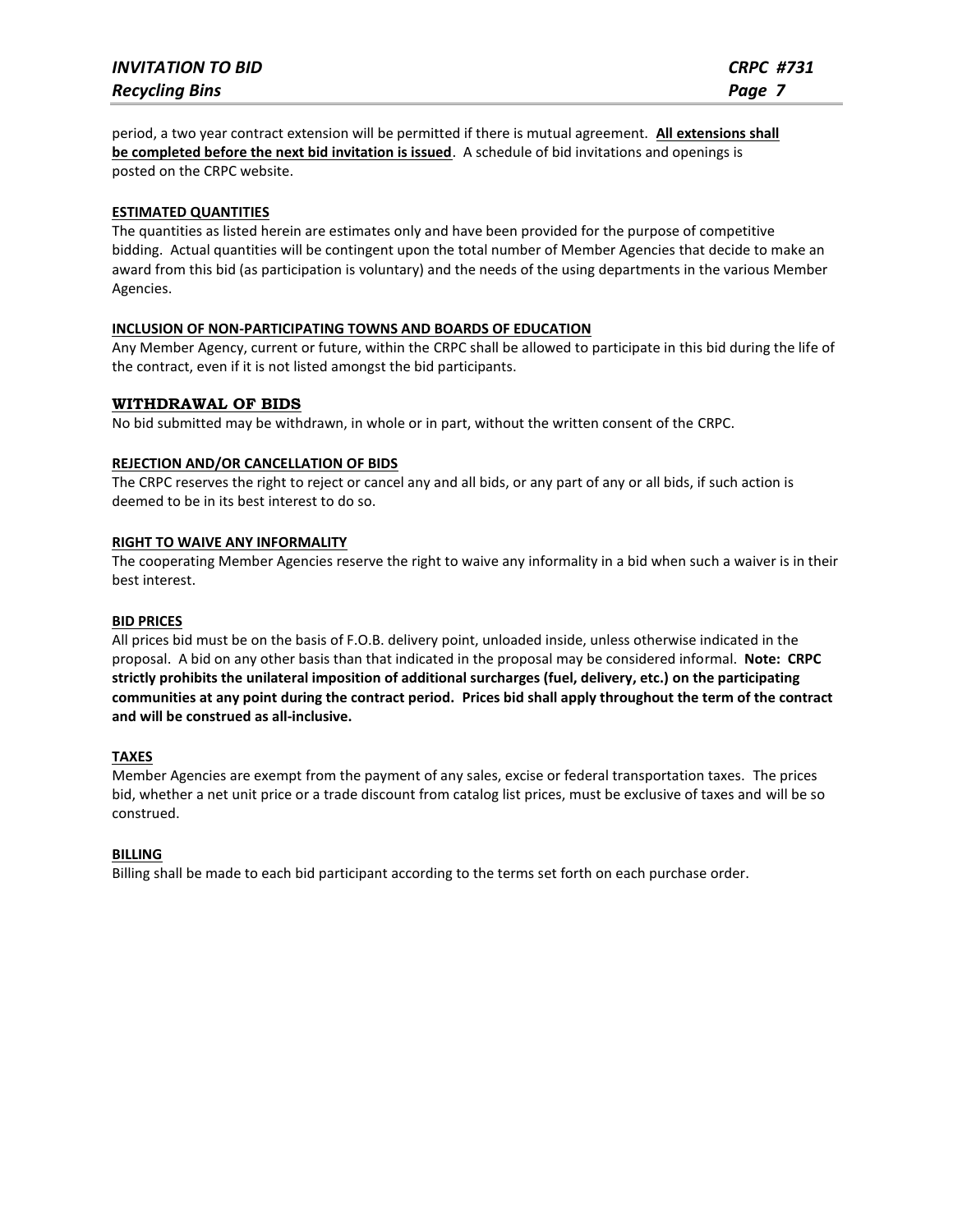#### **1% ADMINISTRATIVE FEE**

The Capitol Region Council of Governments uses Bonfire to distribute and receive bids and proposals. **Responding vendors agree to pay to the CRCOG an administrative fee of one percent (1%) of the total ordered amount of all contracts for goods and/or services awarded to the vendor.** This fee shall be submitted by the vendor to CRCOG on a quarterly basis along with a report on awards made by Member Agencies and purchase orders issued by CRPC members to vendors. The fee shall be payable for all CRPC bids unless specifically exempted by the CRPC.

#### **The fee and report shall be submitted as a check to made to the order of "Capitol Region Council of Governments" and mailed to:**

Capitol Region Council of Governments Attn: Kim Bona 241 Main Street, 4th Hartford, CT 06106

#### **REPORTING REQUIREMENTS**

All orders placed on CRPC bids shall be reported to the Capitol Region Council of Governments on a monthly or quarterly basis. Vendors are responsible for submitting purchase orders to the CRCOG via email to [kbona@crcog.org](mailto:kbona@crcog.org) .

#### **FAILURE TO COMPLY**

All awarded vendors must comply with the 1% Administrative Fee and Reporting Requirements outlined in the CRPC General Terms and Conditions. Failure to comply within 60 days of orders and/or awards by CRPC members may result in the vendor being restricted from participating in future bids.

#### **DELIVERY ARRANGEMENTS AND REQUIREMENTS**

No delivery shall become due or be acceptable without a written order issued by the Member Agency concerned. Such order will contain the quantity, time of delivery and other important data.

#### **REFERENCES**

Upon request, vendors shall supply the names of other customers (preferably municipalities) to interested Member Agencies.

#### **BIDDER PERFORMANCE/LIABILITY FOR DELIVERY FAILURES**

Failure of any successful bidder to adhere to specifications, prices, terms or conditions of their agreement during the course of the contract period may preclude such bidder from bidding on future CRPC bids in addition to any action that Member Agencies may take as a result of the vendor's failure to perform. It should be noted that the awarded vendor shall assume full responsibility for the negligence of any sub-contractor(s) utilized to fulfill any and all obligations under resulting contracts.

Moreover, if the contractor fails to make proper delivery within the time specified or if the delivery is rejected by the Member Agency, the Member Agency may obtain such commodities or any part thereof from other sources in the open market or on contract. Should the new price be greater than the contract price, the difference will be charged against the contractor. Should the new price be less, the contractor shall have no claim to the difference.

#### **INSURANCE REQUIRED OF SUCCESSFUL BIDDERS**

The Successful bidder shall furnish a certificate of insurance which includes the coverages and limits set forth below; identifies the Member Agency as an additional insured; and provides for at least ten (10) days prior notice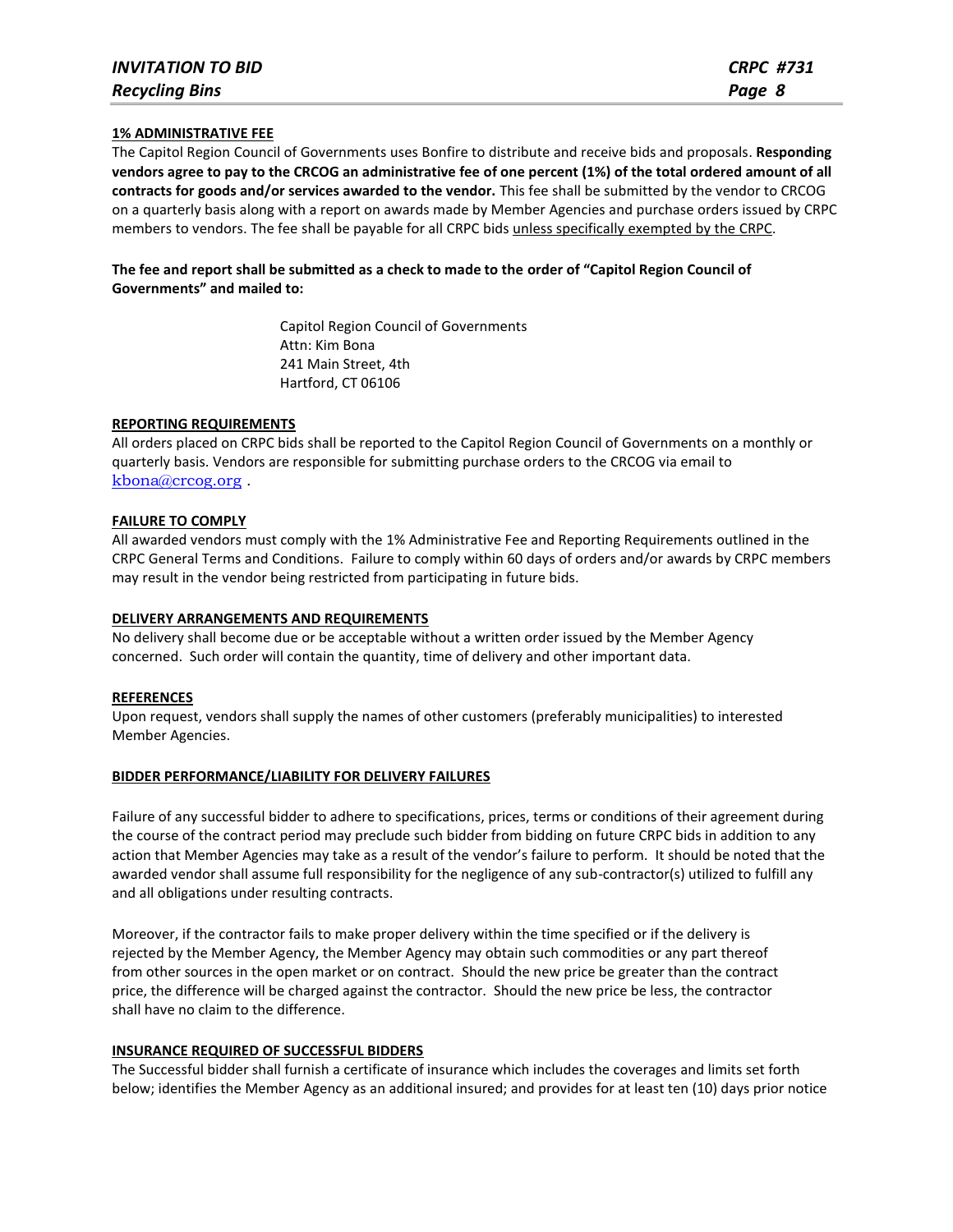| <b>INVITATION TO BID</b> | <b>CRPC #731</b> |
|--------------------------|------------------|
| <b>Recycling Bins</b>    | Page 9           |

to the Member Agency of cancellation or non-renewal. Coverage is to be provided on a primary, non-contributory basis:

- a. General Liability Insurance, including Contractual Liability Insurance and Products/Completed Operations Insurance issued by an insurance company licensed to conduct business in the State of Connecticut with: limits not less than \$1,000,000 for all damages because of bodily injury sustained by each person as the result of any occurrence and \$1,000,000 bodily injury aggregate per policy year; and limits of \$500,000 for all property damage aggregate per policy year or a limit of \$1,000,000 Combined Single Limit (CSL). A Waiver of Subrogation shall be provided. All, if any, deductibles are the sole responsibility of the contractor to pay and/or indemnify.
- b. Automobile Liability Insurance issued by an insurance company licensed to conduct business in the State of Connecticut with: limits not less than \$1,000,000 for all damages because of bodily injury sustained by each person as a result of any occurrence and \$1,000,000 aggregate per policy year; and limits of \$500,000 for all damages because of property damage sustained as the result of any one occurrence or \$1,000,000 Combined Single Limit (CSL). All, if any, deductibles are the sole responsibility of the contractor to pay and/or indemnify.
- c. Worker's Compensation Insurance in accordance with Connecticut State Statutes.

The insurance requirements listed above are minimum requirements for successful bidders. Awarding agencies may require higher insurance limits.

#### **FOR THE TOWN OF WEST HARTFORD ONLY**

Please see the Attachment concerning the town's insurance requirements.

#### **FUTURE BID INVITATIONS**

Future bid invitations may not be sent to vendors who do not bid on this invitation, unless they specifically request that their names be continued on the invitation list.

#### **EQUAL EMPLOYMENT OPPORTUNITY/AFFIRMATIVE ACTION**

The CRPC, an affiliate of the CRCOG, subscribes to the CRCOG's policy of Equal Employment Opportunity and Affirmative Action, and pledges to lend its support and cooperation to private and public agencies who are promoting public policy in this vital area of human relations. Vendors will be required to sign the certificate incorporated in the bid document relative to Equal Employment Opportunity and Minority/Female Business Enterprise (if applicable).

#### **SEVERABILITY**

If any terms or provisions of this bid shall be found to be illegal or unenforceable, then such term or provision shall be deemed stricken and the remaining portions of this bid shall remain in full force and effect.

#### **ADDITIONAL TERMS AND CONDITIONS**

The Vendor assigns to CRCOG all rights title and interests in and to all causes of action it may have under Section 4 of the Clayton Act, 15 USC 15, or under Chapter 624 of the general statutes. This assignment occurs when the Contractor is awarded the contract.

Vendor agrees that it is in compliance with all applicable federal, state and local laws and regulations, including but not limited to Connecticut General Statutes Sections 4a-60 and 4a-60a. The Contractor also agrees that it will hold CRCOG harmless and indemnify CRCOG from any action which may arise out of any act by the contractor